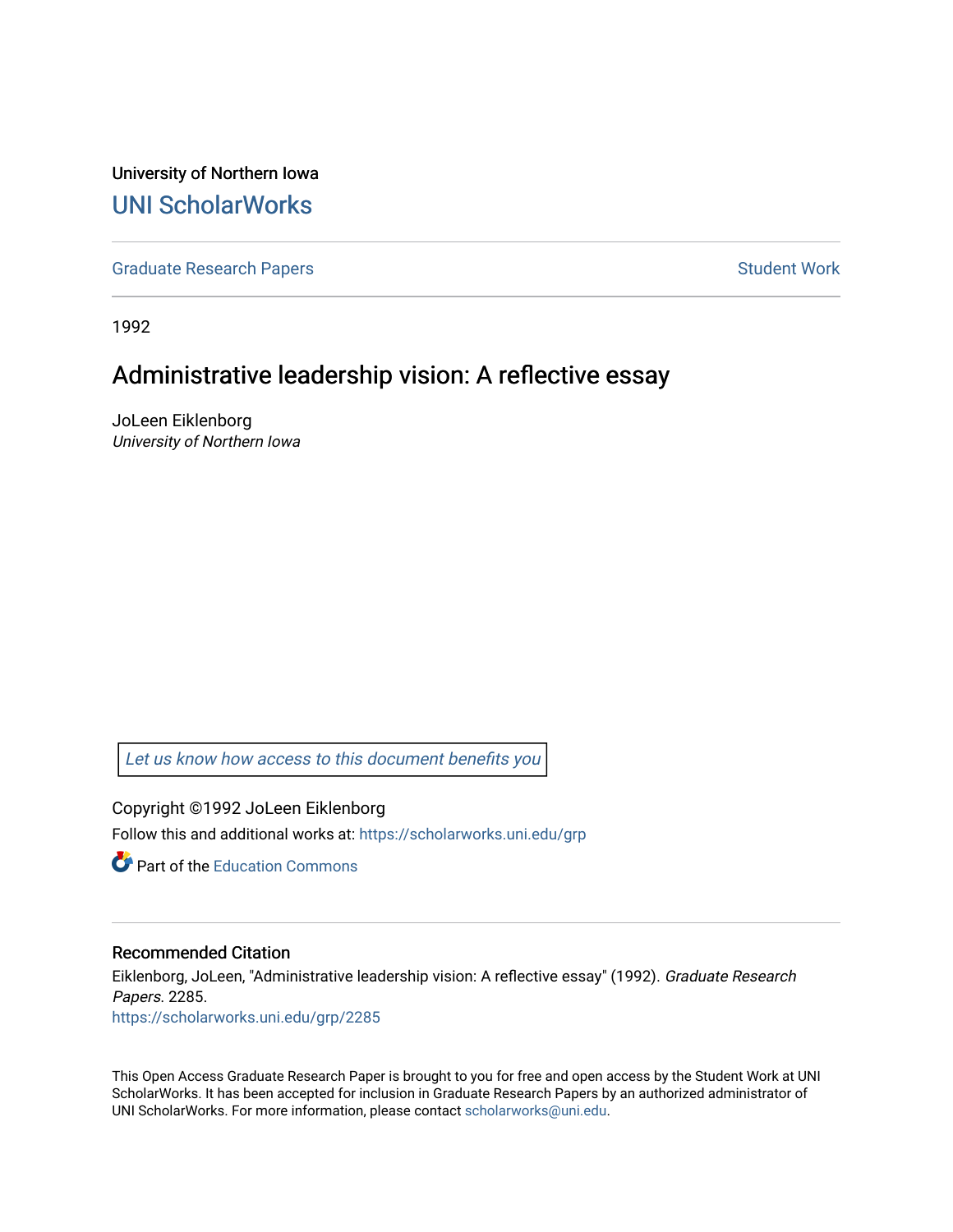# Administrative leadership vision: A reflective essay

### Abstract

Education is in a time of great debate, change, and growth. Iowa schools are trying to implement the New Department of Education Standards established in 1989 and new legislation enacted by the Seventy-Third Iowa General Assembly in 1989 and 1990. As we deliberate, another transformation labeled, "The Iowa Initiative for World-Class Schools", is under study (Lantor, 1991; Lepley, 1991)

This open access graduate research paper is available at UNI ScholarWorks: <https://scholarworks.uni.edu/grp/2285>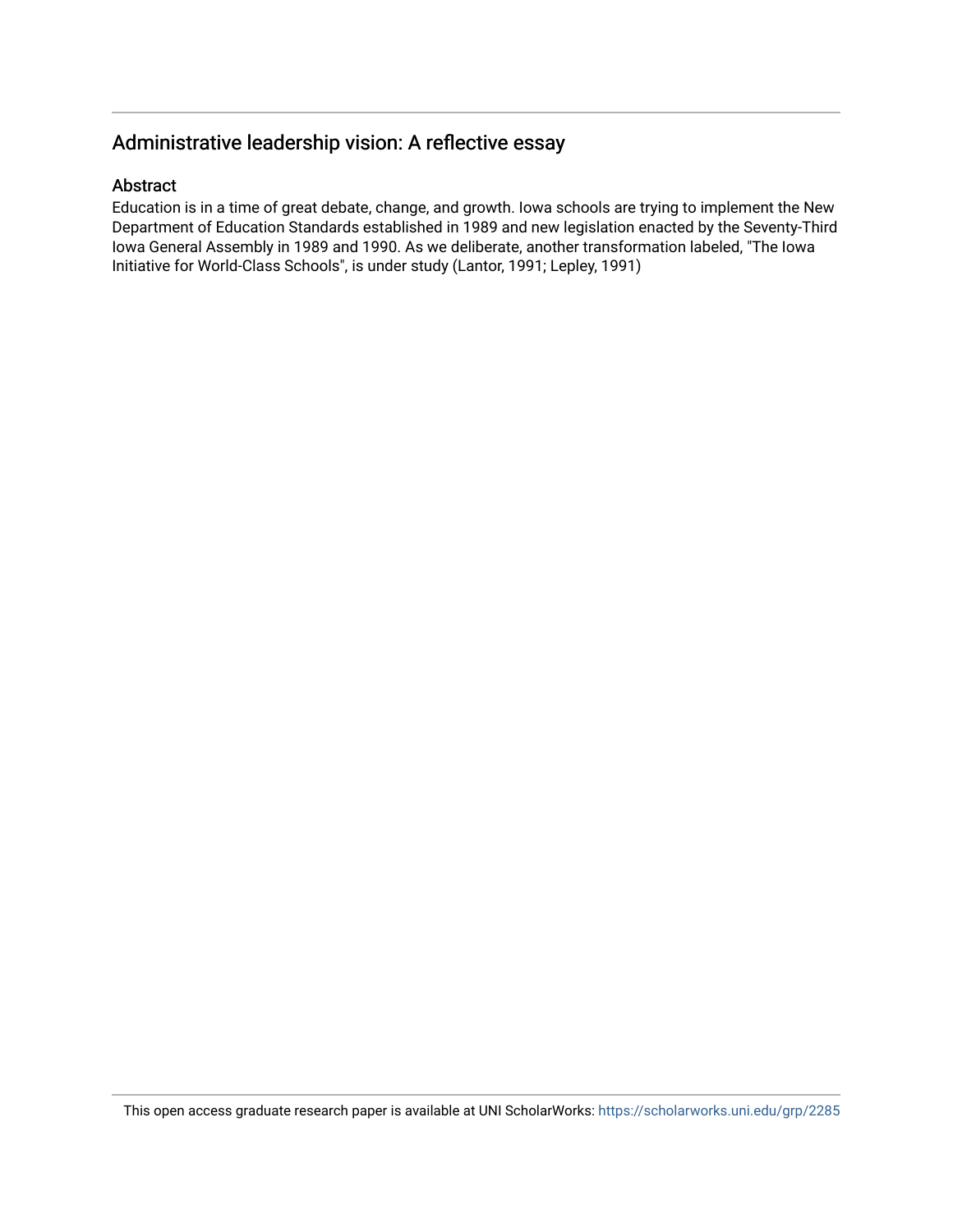# ADMINISTRATIVE LEADERSHIP VISION

# A REFLECTIVE ESSAY

A Research Paper

Presented to

The Department of Educational Administration

and Counseling

University of Northern Iowa

In Partical Fulfillment

of the Requirements for the Degree

Masters of Arts in Education

By

Joleen Eiklenborg

July 1992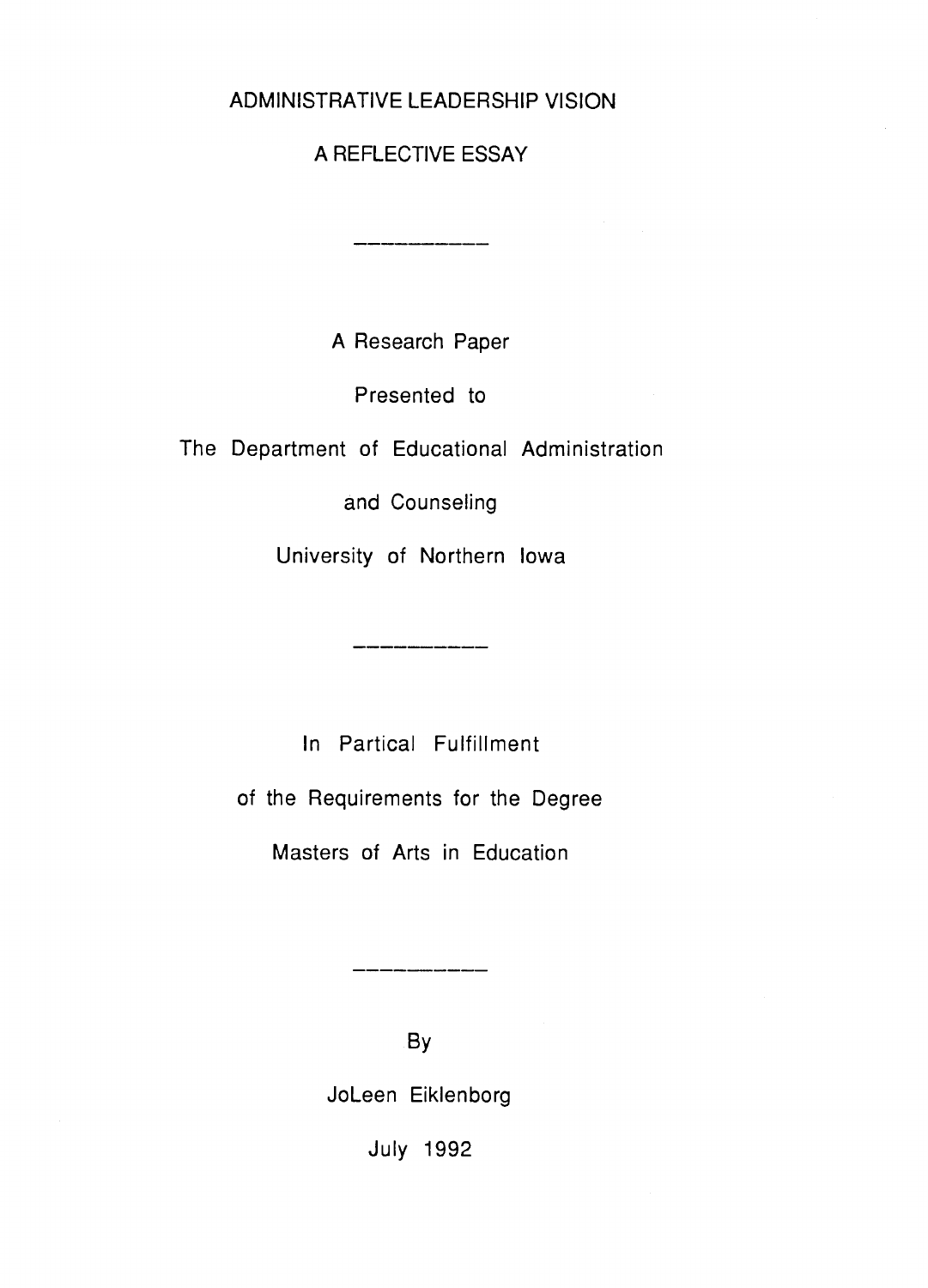This Research Paper by: Joleen Eiklenborg

Entitled: ADMINISTRATIVE LEADERSHIP VISION A REFLECTIVE ESSAY

has been approved as meeting the research paper requirements for

the Degree of Masters of Arts in Education.

Robert H. Decker

June 25, 1992

Advisor/Director of Research Paper

Norman McCumsey

 $6 - 36 - 92$  Date Approved Second Reader of Research Paper

Dale R. Jackson

Head, Department of Educational Administration and Counseling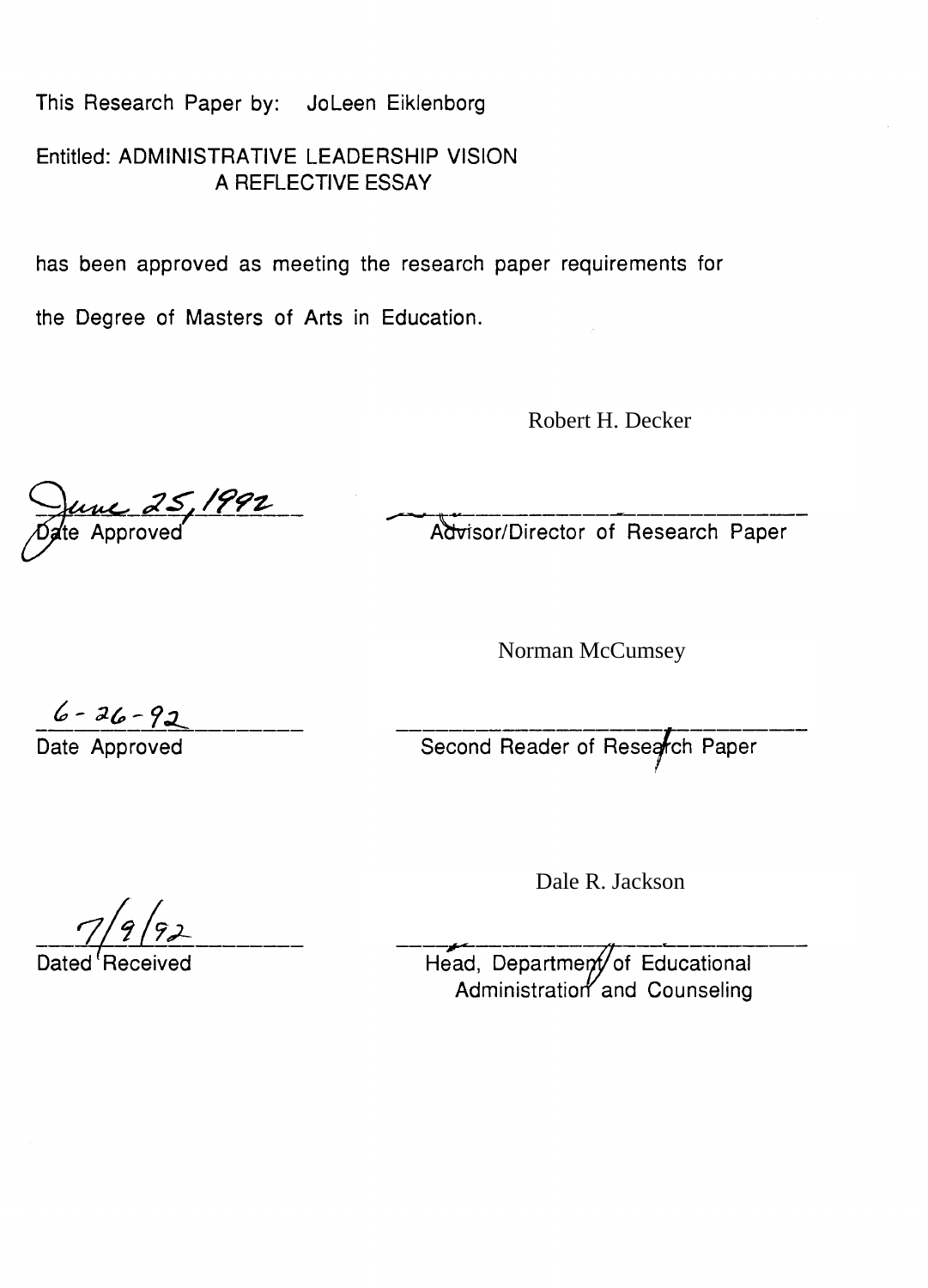Education is in a time of great debate, change, and growth. Iowa schools are trying to implement the New Department of Education Standards established in 1989 and new legislation enacted by the Seventy-Third Iowa General Assembly in 1989 and 1990. As we deliberate, another transformation labeled, "The Iowa Initiative for World-Class" Schools", is under study (Lantor, 1991; Lepley, 1991).

While there is much dialogue about sweeping renovations in school governance, curriculum and accountability, there will likely be no substantive alteration of a community's infinite responsibility to provide a school environment that enables students to acquire pasic skills and encourages an attitude of life-long learning. While we can not predict the future, the history of the past decade clearly shows shifts in social, economic, and demographic conditions. Since schools reflect the society in which they exist, schools likewise have attempted to adjust to the changing needs of society.

There is good reason to think trerids now cons1aered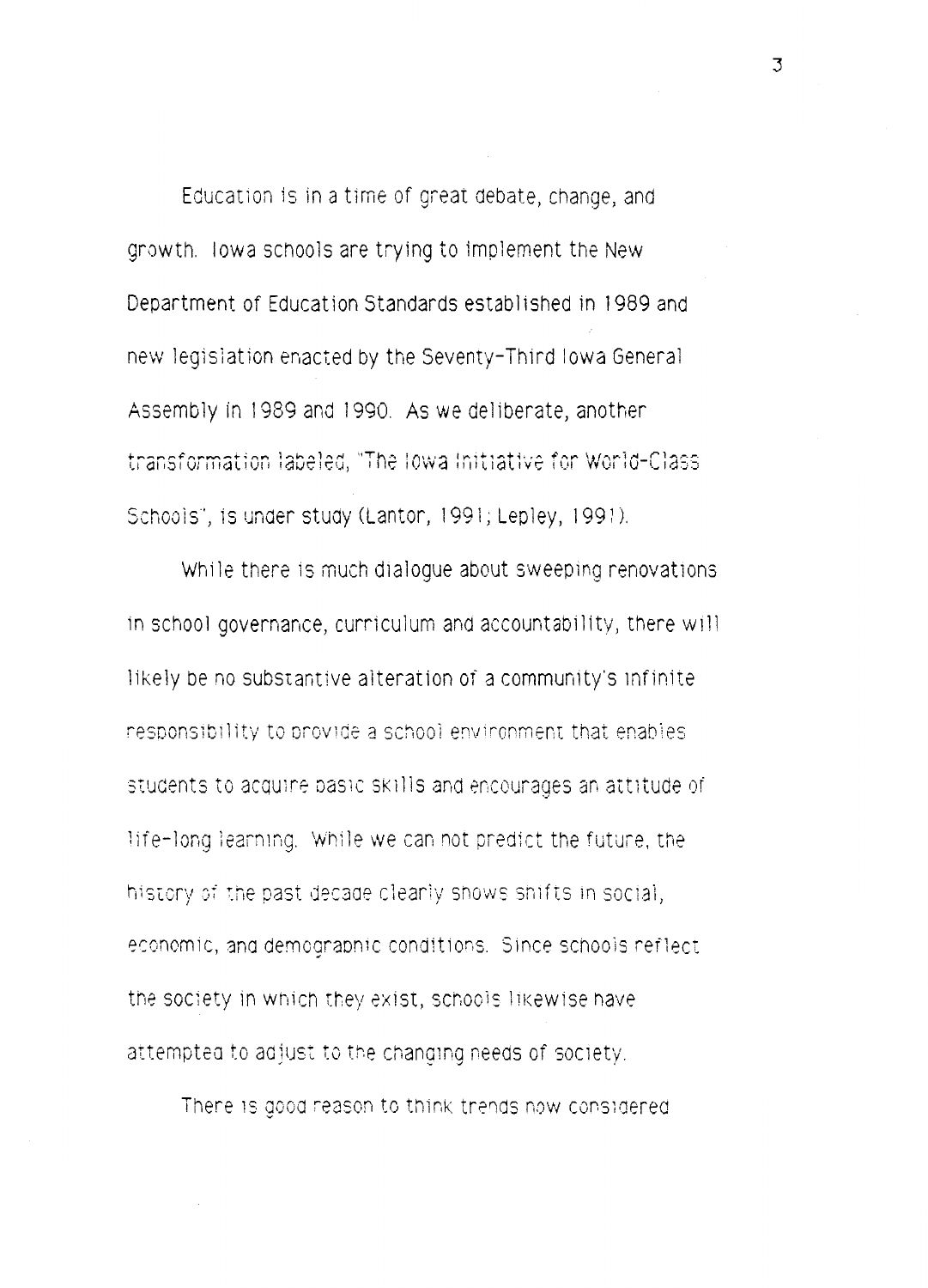contemporary will continue and even accelerate in the era of expanding world economy and world competition. The demands on schools and education will undoubtedly increase as they will be expected to provide United States citizens with the genius and expertise to excel as the world strives for a higher "quality of life."

The administrator must realize that the quality of his/her leadership is crucial to the success of the school. An effective principal plays a major role in the successful transformation of the school. My philosophy of leadership and educational administration has evolved through coursework and practicum experiences where I have gained valuable. insight into the condition of education. The building principal is the key person in educational transformation.

The purpose of this paper is to examine the various attributes and roles necessary for the principal to be an effective educational leader. An effective educational leader has a vision of an exemplary school. The administrator is a

 $\Delta$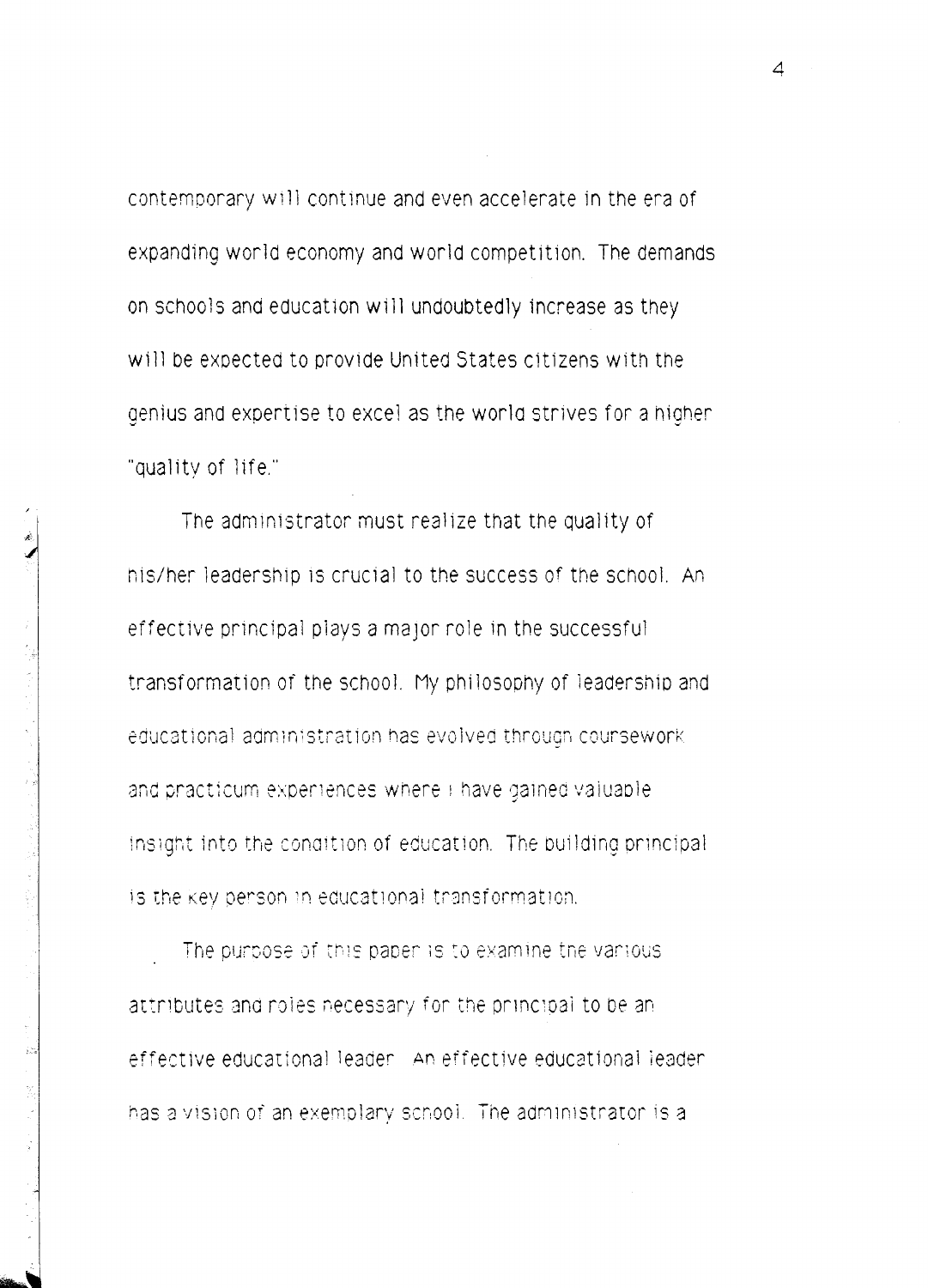director for positive growth in the school system, through proper leadership and vision.

### Leadership

An administrator must realize that the quality of his/her leadership is critical to the success of the school, and therefore should have four characteristics to be an effective in the leadership role. Manz and Sims (1990) and Dull (1981) describe four dimensions of leadership: 1. The Visionary role which is the comprehensive mental model of effective schooling, goal setting, communicating the schools academic mission, and becoming an instructional change agent. 2. The Improver role, copes with strengthening the weaknesses of staff, deals with empowering staff, training and modeling for faculty and quides others to lead themselves. 3. The Facilitator role listens and affirms to staff, coordinating and aligning the curriculum, teaching, and assessment of faculty. 4. The Evaluator role monitors instruction programs, gather information, assesses teacher performance, and scrutinize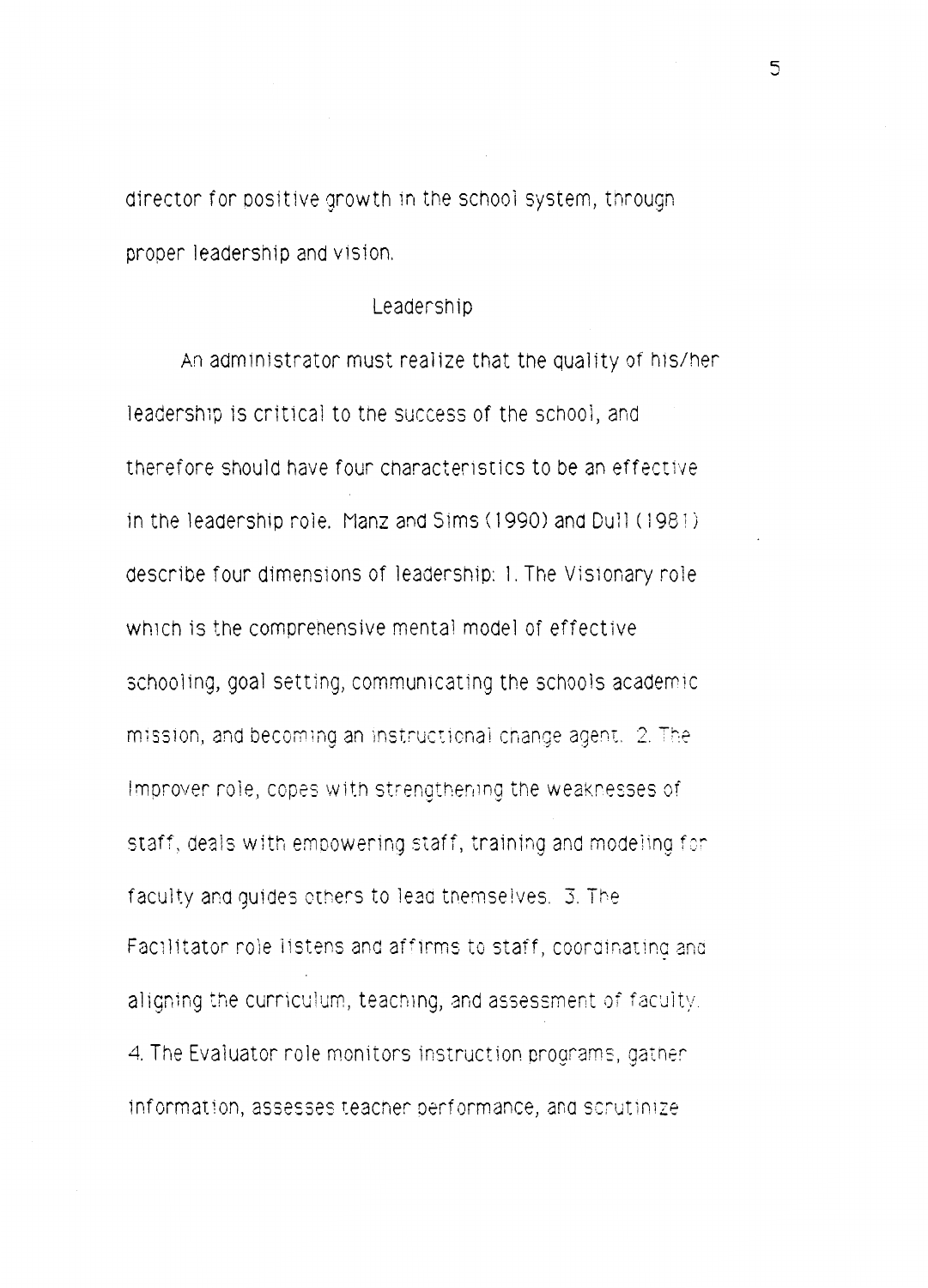students performance. These characteristics are closely affiliated with successful schools (Manz and Sims, 1990).

Principals must take an active role in leadership. They must be the leader of leaders. Leadership skills contribute to the initiation of change and the ability to motivate staff and students. Education needs leaders that provide vision and translate that vision into reality. The principal cannot accomplish the goals and objectives of the school without empowering others. Sergiovanni (1987, 1992) describes active ieadership as enabling others, or empowering others, to be leaders. Faculty empowerment fosters collegiality. ownership, and effective decision making within the school, thus promoting accountability at all levels. By implementing a shared leadership plan, principals can develop and utilize the leadership traits of all teachers.

To meet the changing needs of our society and schools, the role of the principal must be redefined so these educational leaders can devote more time to oreparing schools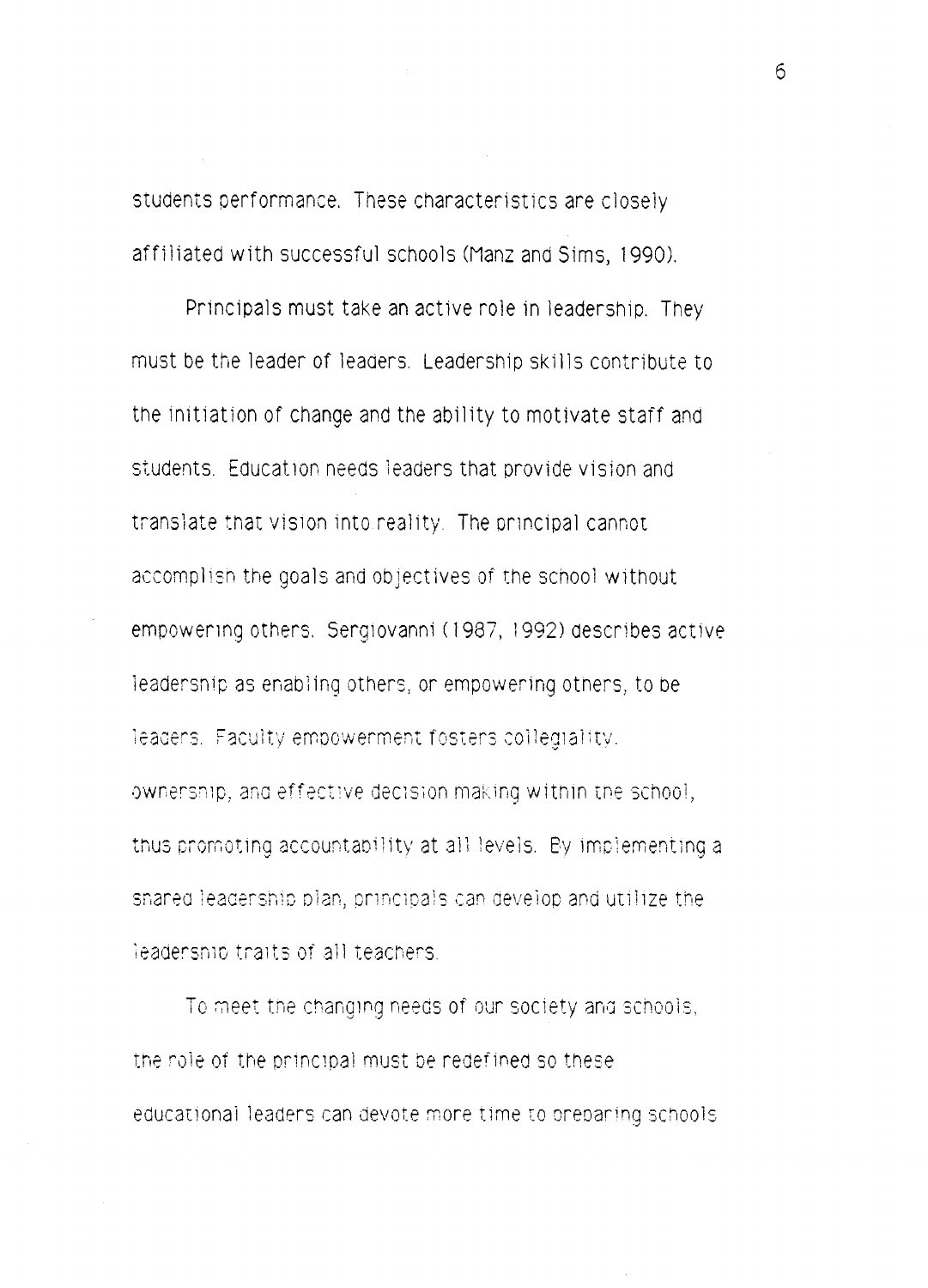for the change and challenges of the next century. A transformational leader allows for teacher empowerment, which decentralize the decision making process.

Principals must first acknowledge their role as instructional leaders, and support the myriad of activities that directly support this role. The first reason chosen by principals that hinders or prevents time to work on instructional improvement is discipline, followed by resistance from faculty to new ideas on instructional improvement (Trump, 1987).

One approach to eliminate faculty resistance to change is to empower teachers (Goodlad, 1994). Site-based management will make more inroads in the educational process if shared decision making is linked with job satisfaction and commitment, and proves to be beneficial (Sergiovanni, 1984). A prudent administrator includes teachers, students, parents, and members of the community in the decision making process when appropriate.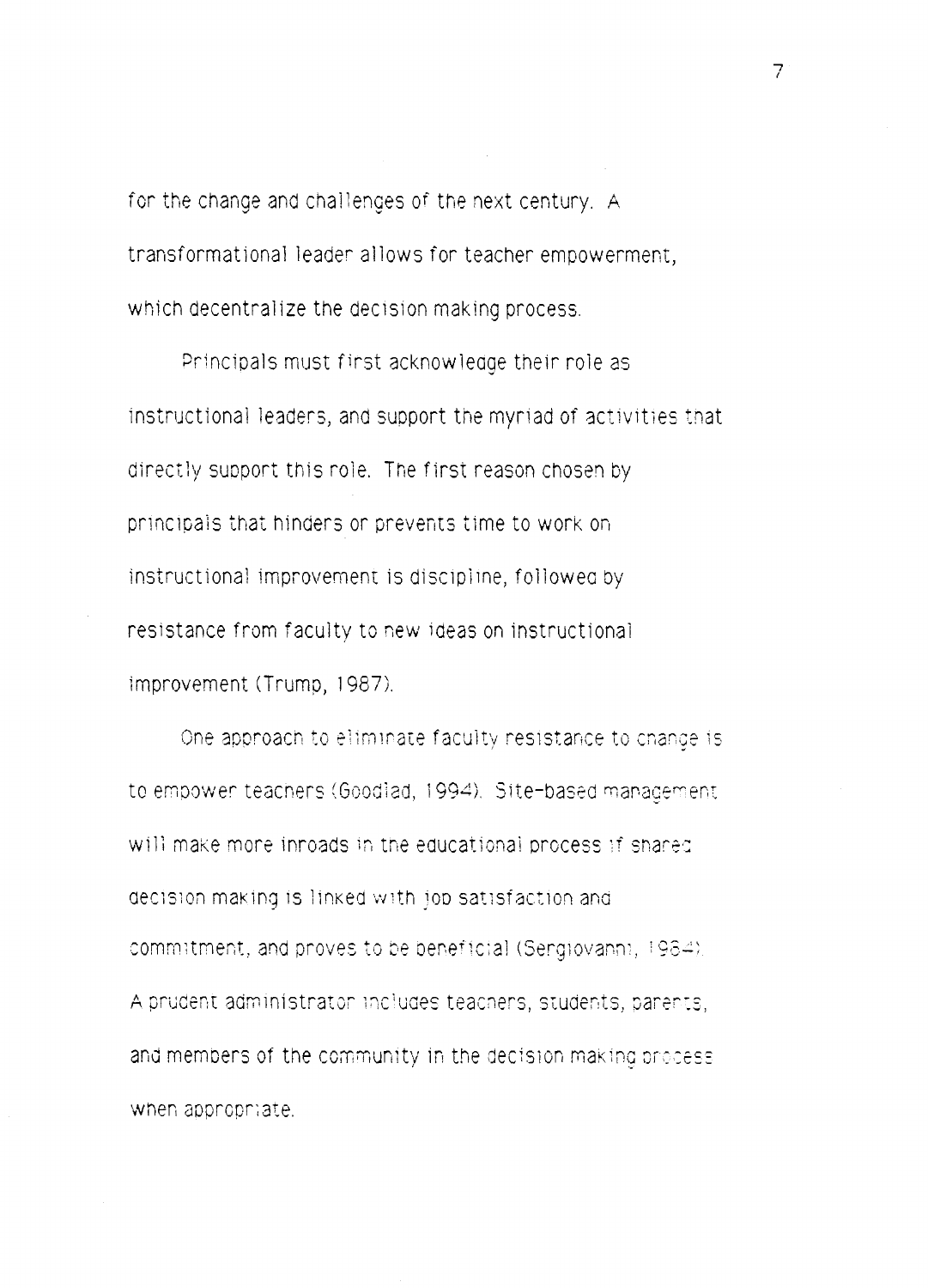Today's principals are action-oriented and capable of thinking and responding immediately to continuous barrage of activities (Hetzel, 1992). The most effective principals are able to utilize their leadership roles within the situational demands of the principalship. Effective principals need to have a comprehensive and long range view of leadership.

The National Association of Secondary School Principals, states that candidates for principalships will face more stringent selection procedures and standards than their predecessors, especially with pressures on principals to have greater collaborative decision making, problem solving and conflict management skills (Poston, 1992). The most effective principal has a clear vision to dictate the decisions made to operate the school.

#### Vision

Visionary leadership is a prominent trait of performing administrators (Dull, 1991; Manz and Sims, 1990; Chance,

 $\mathcal{B}$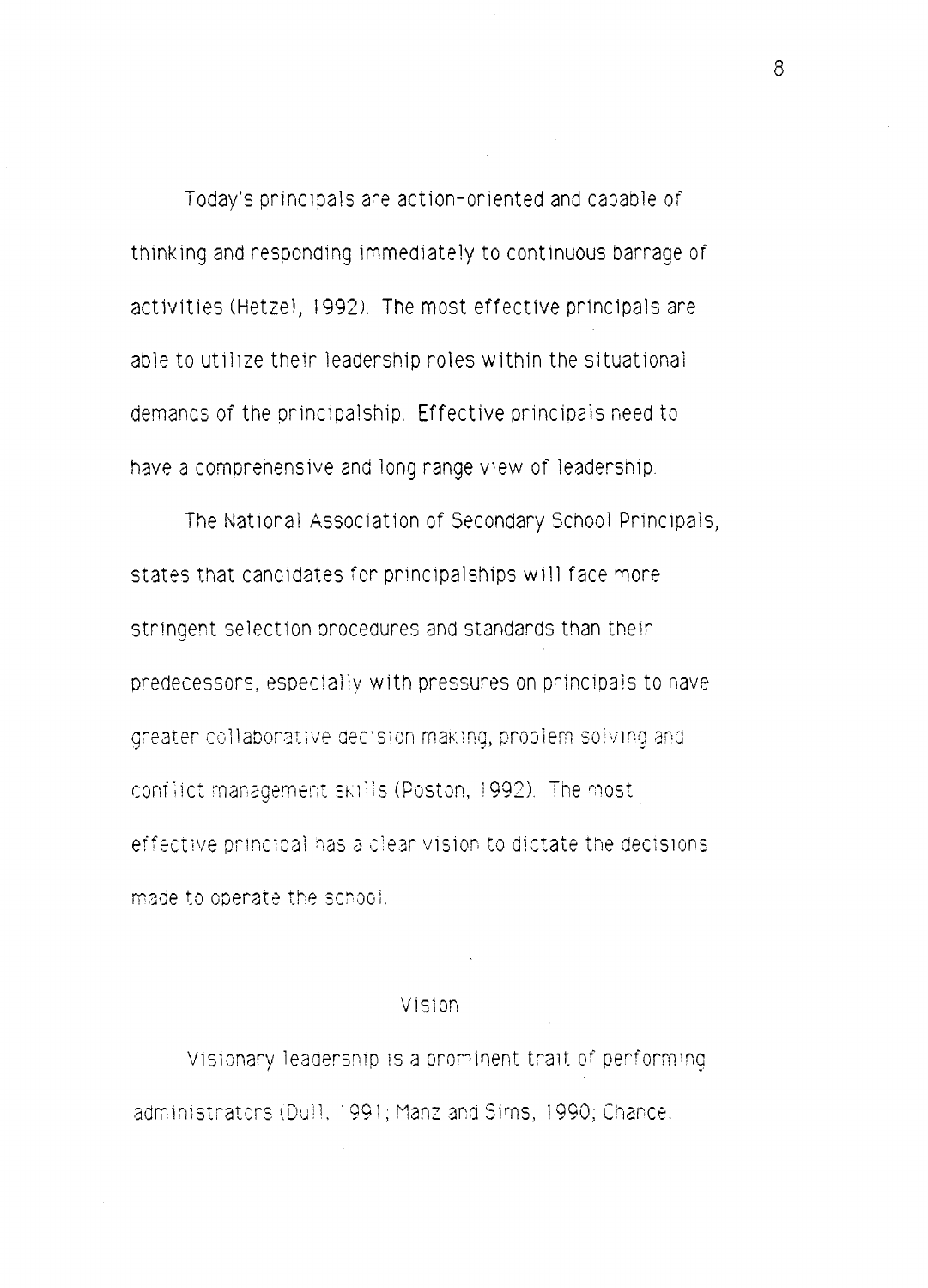1990). Effective school leaders have broad visions that are clear, active, ambitious and performance-oriented, and create conditions to help them realize their goals.

In describing the dominant qualities found in a visionary Teaders, Chance (1990), states that visionary leaders are quided and motivated by personal values. They have an intense commitment to the achievement of goals that they identified as important for their organization. Leaders develop a sense of common purpose and direction among all members of their organization. They are organizational innovators and consistently focus on a future that represents something better.

Considerations in developing a vision for a school (Chance, 1990), includes both professional and personal visions. Professional vision focuses on the ideal school. effective assessment of strength and weaknesses within the school system, anticipates accomplishments for students and faculty, while being cognizant of external factors in the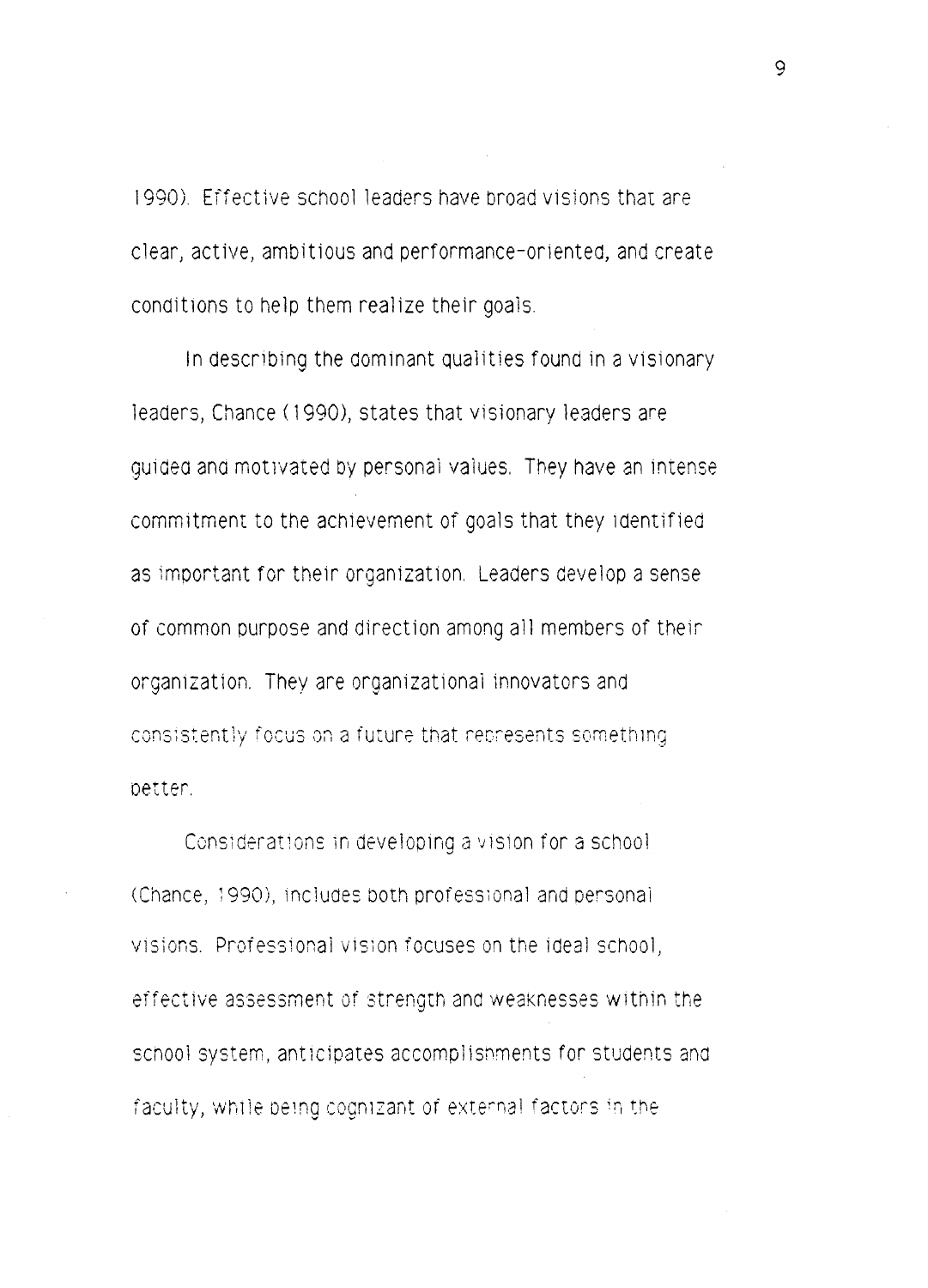community. Personal visions include his/her own personal and professonal values, leadership style, personal assessment of total organization, and strengths and weaknesses of oneself.

The principal must continuously ask the probing questions that go to the heart of the teaching/learning process, which enables him/her to maintain the emphasis and focus necessary to foster school improvement, and thus continue to proceed toward attaining vision of the school.

Visionary principals acknowledge their role as transformational leaders, all other activities must directly support this role. A transformational principal nurtures the emerging faculty leagership while cognizant that the leadership role creates a common ungerstanding of the school culture. The teachers feel empowered, the combination of focused effort and collection of data give the teacher feeling of efficiency, which motivates them to voluntarily work for intrinsic rewards.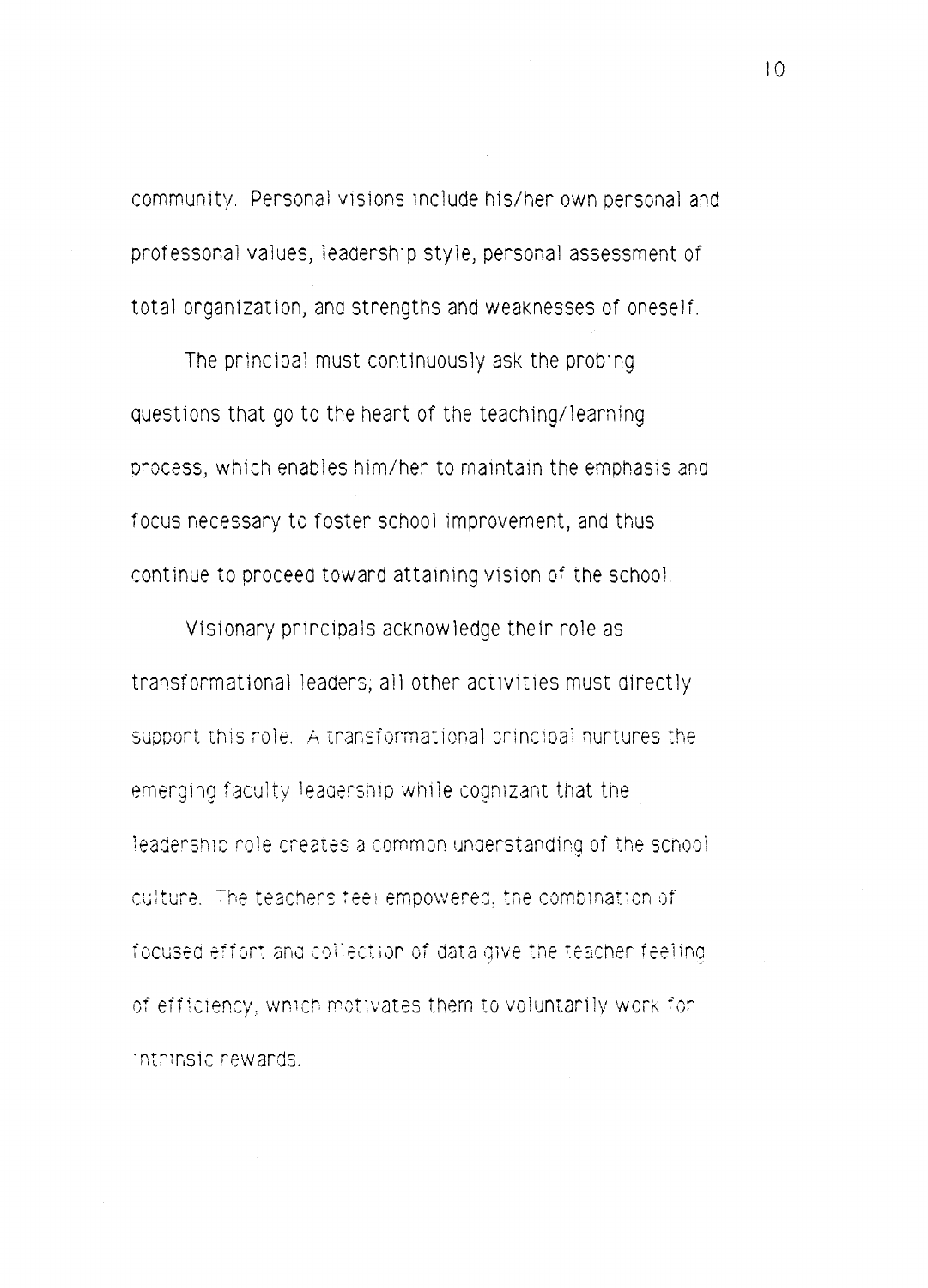Visionary administration should address several key questions in the areas of curriculum, communication, school culture and climate. All four areas interact within each other and represent the heart of the school. The soul of the school is the curriculum. Opportunities for interdiscipline units, refine or revision the on-going process, outcomes oriented classroom practice should be identified and described by the principal. Technology, coaching/peer mentoring, mastery learning, diverse teaching/learning styles strengthens the on-going process of developing a curriculum.

Effective communication is a two-way process. The term effective communicator ranks high on the list of role expectations for administrators (Manz and Sims, 1990; Dull, 1991; Shakeshaft, 1991). The process of people sharing thoughts, ideas and feelings with each other in commonly understandable ways is of optimal concern to effective principals. The key words in communication are sharing and commonly understanding. There are numerous channels in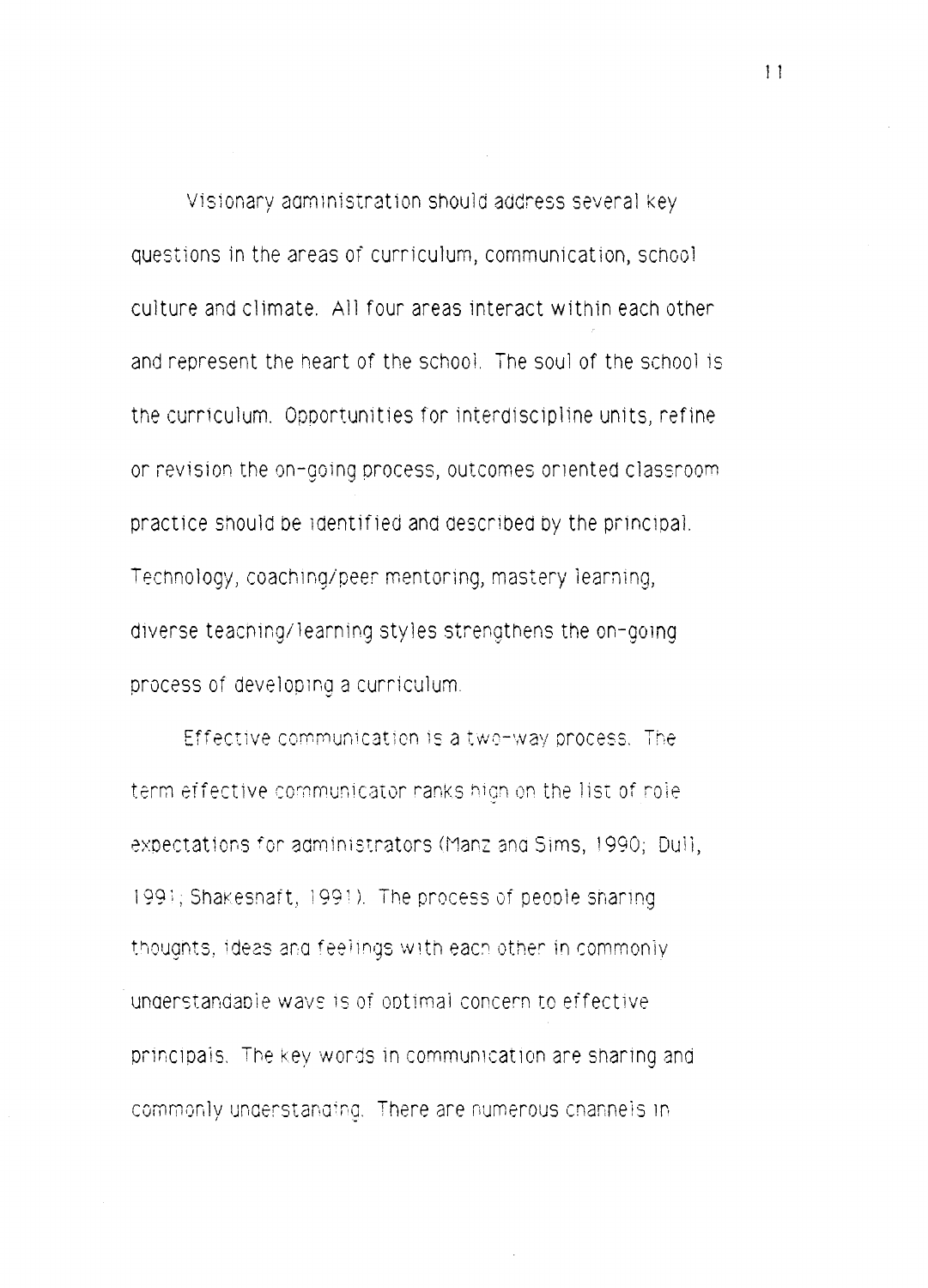which communication travels through the school organization. Memos, notes, telephone calls, or meetings, as well as nonverbal communication all play a role in insuring common messages. Selecting the channel of communication enhances the clarity of the meaning, the impact of message and ensures the message sent was the message received.

School culture refers to the organization's values and norms; where as, school climate is the way people feel about the organization. School climate is a major indicator of the quality school life. The principal's modus operandi determines or dictates the positive climate in the building. The climate influences the school's ability to change and excel-(Sergiovanni, 1987). The development of morale and a healthy school environment are crucial outcomes of leadership. The attitudes, beliefs and values of the students, faculty and staff are brought together in one building, whereby the principal is the main contributor to influence the positive climate. An administrator must be willing to relinquish some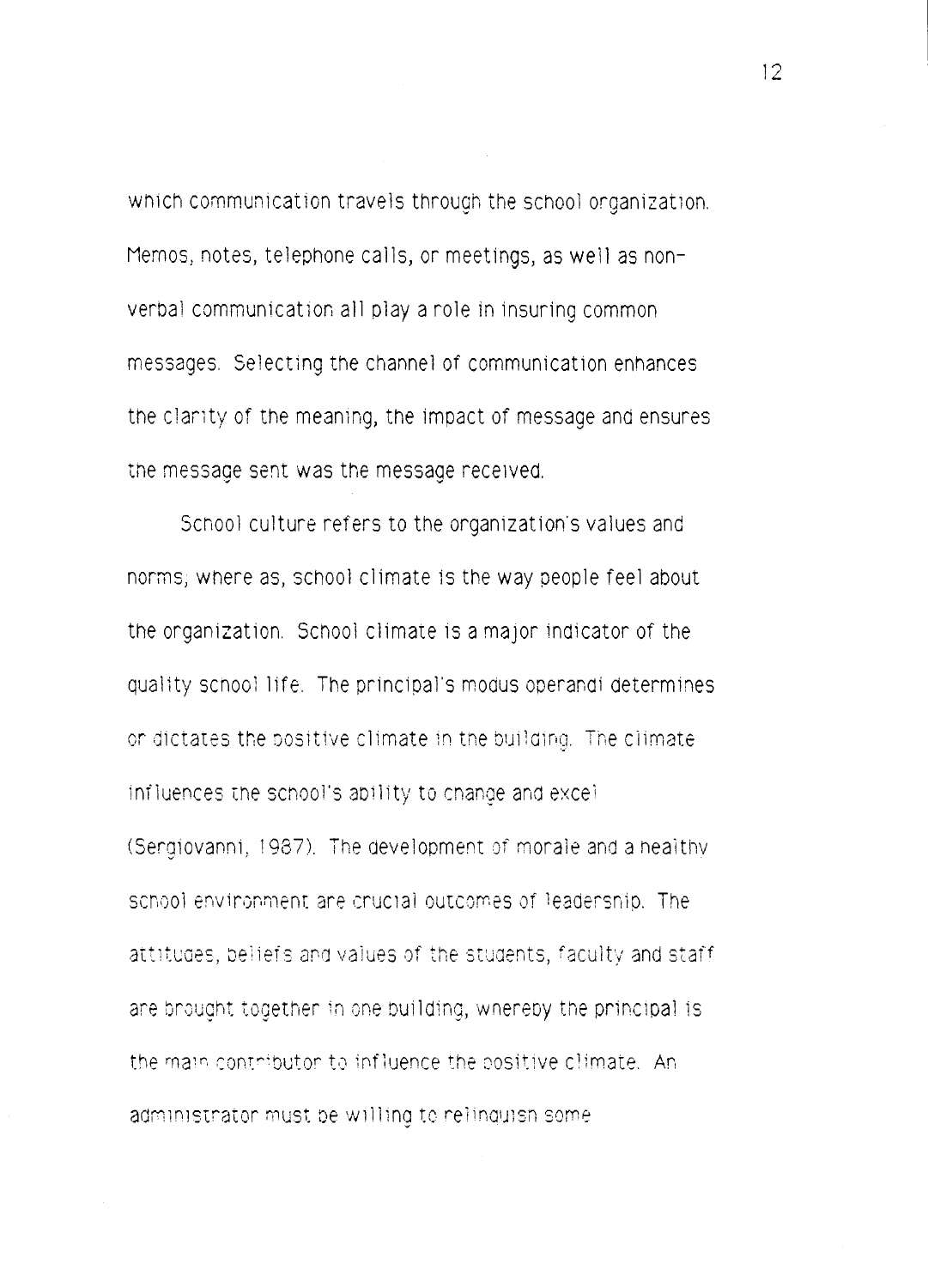responsibility for shared leadership to be successful. When one feels like a major contributor, morale and attitudes improve (Maeroff, 1988).

The school climate effects teachers, staff and students expectations regarding behavior. Positive behaviors promote a c1ean, neat and well maintained learning environments, in which everyone feels better and puts forth more energy to maintain the standard. A sense of a family, is created whereby all oarticipants care about others in the scnoo1. !n such a positive environment, classes are student-centered and utilize a variety of learning styles to enrich and remediate the learners' outcomes. The faculty and staff are receptive to students' thoughts and ideas. High expectations are established for the student, staff and faculty. The school's goai would be to reach everyone's maximum potential; the community would reflect the same objectives.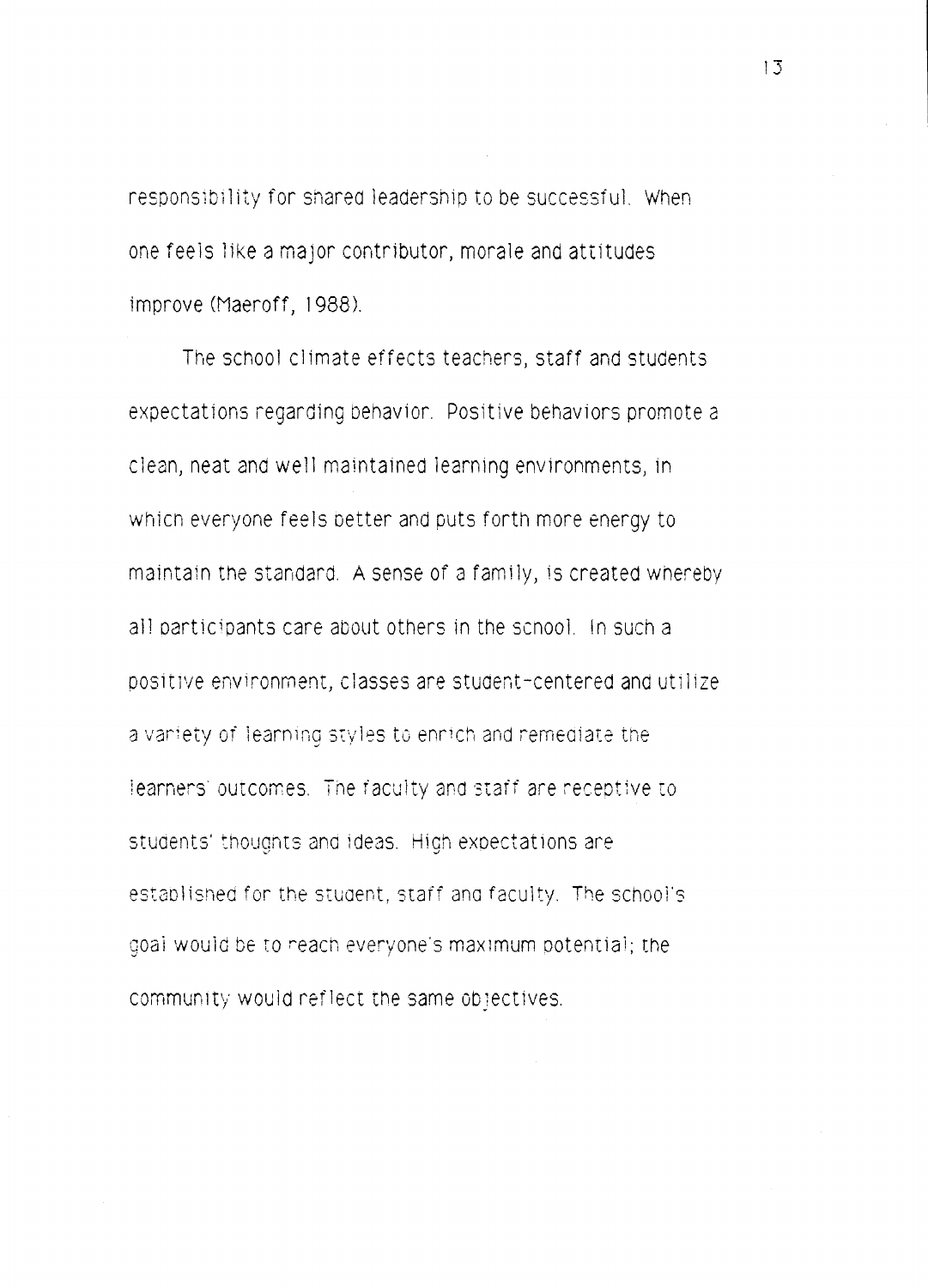### Female leadership

The 1990's is the breakthrough decade when women will achieve positions of leadership throughout corporate America and education (Naisbitt and Aburdene, 1990).

Women currently make up 40 percent of the management sector of business, half of all scientists and one-third of the managers in advertising, marketing and public relations (McGrath, 1992). Similarly, more women will be appointed as school principals and superintendents in the decade anead. opening up tremendous career advancement opportunities to women in education and provide a vital new leadership needed to reform education in America (McGrath, 1992).

According to a survey by Gotwalt and Towns (1986), women who do become leaders in education tend do exhibit. similar characteristics to men in the same positions. These women demonstrate that they know the unwritten rules about accepted behaviors and experiences that are rewarded in the system. Through organizations and networking, women are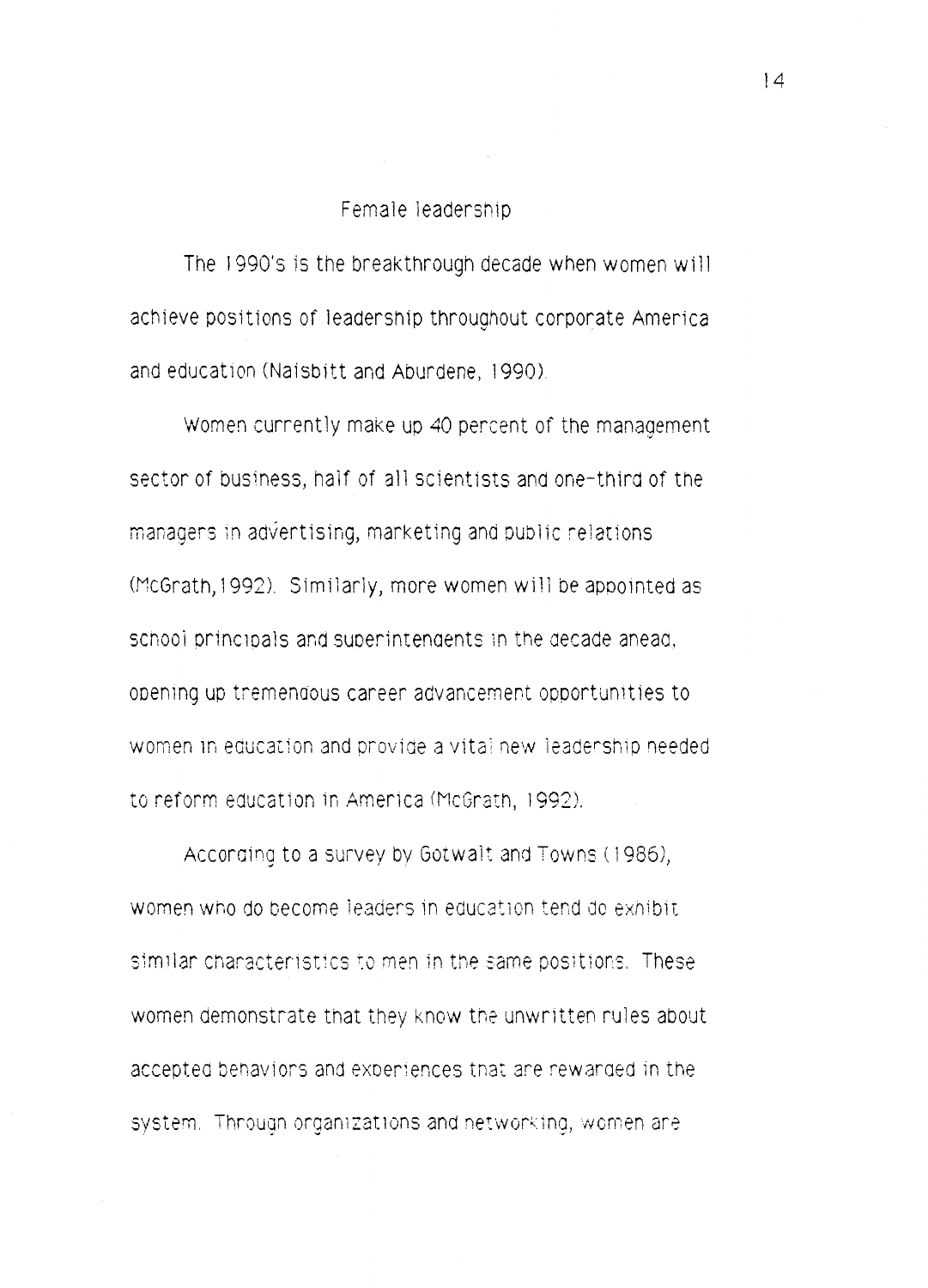beginning to ask the "right questions" and learn what they need to know about career advancement paths and leadership. They have identified successful leadership qualities and skills, and develop mentoring to strengthen their position.

Successful female leaders demonstrate high level of skills in communications, problem solving, organizational savvy, team building, instruction and curriculum (Gandenswantz and Rowe, 1987). The male superintendents expressed confidence in their ability to manage the operation of facilities and finance, but male superintendents admitted their greatest needs for improvement in administration are in the areas of communication, implementions of new instructional systems, curriculum development and teacher evaluation. Striking about these areas of weakness is that they are precisely the areas of strengths exhibited by women leaders.

Administrative women tend to possess more expertise than men because they have had more experience in the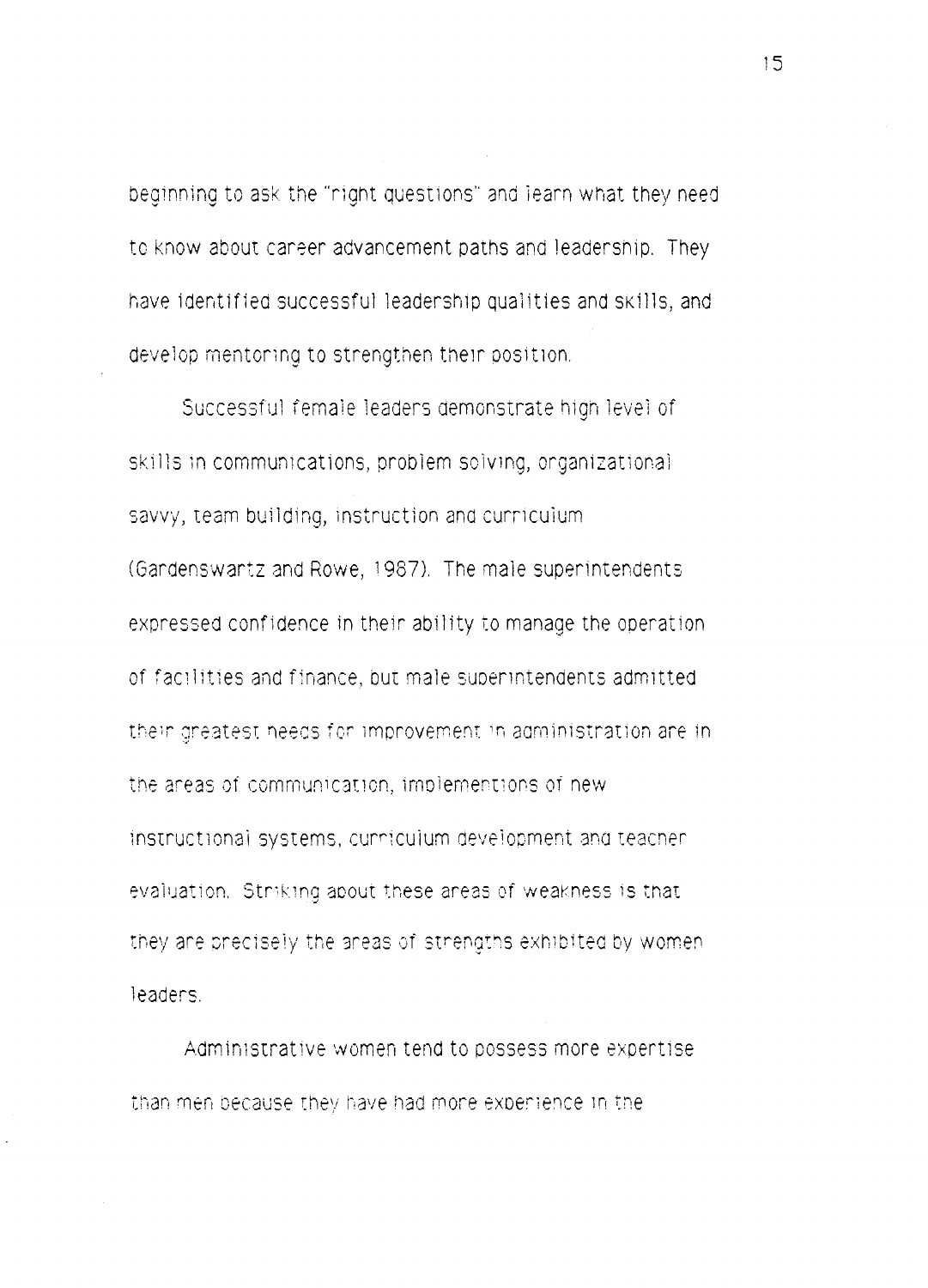classroom (McGrath, 1992). Female principals are focused on people-oriented styles while ma1e orincipa1s are more taskoriented (Porat, 1985). Both men and women should find their range of styles that best fit their leaderships strengths. A principal must avoid becoming locked into one leadership style CSergiovanni, 1987).

The most critical period of an administrative career is the first year on the job. Post-preparation assistance for beginning administrators could take various forms. Leaders or educational administration have reestablished the values of mentoring, shadowing, field-based seminars as well as networking, to establish a foundation of administration support (Daresh and Playko, 1991). All of which would focus on the goals of providing individualized assistance to the novice administrator.

A successful principal is an effective motivator of faculty, staff and students. The key to motivating staff members is interpersonal skills and competency on the JOD.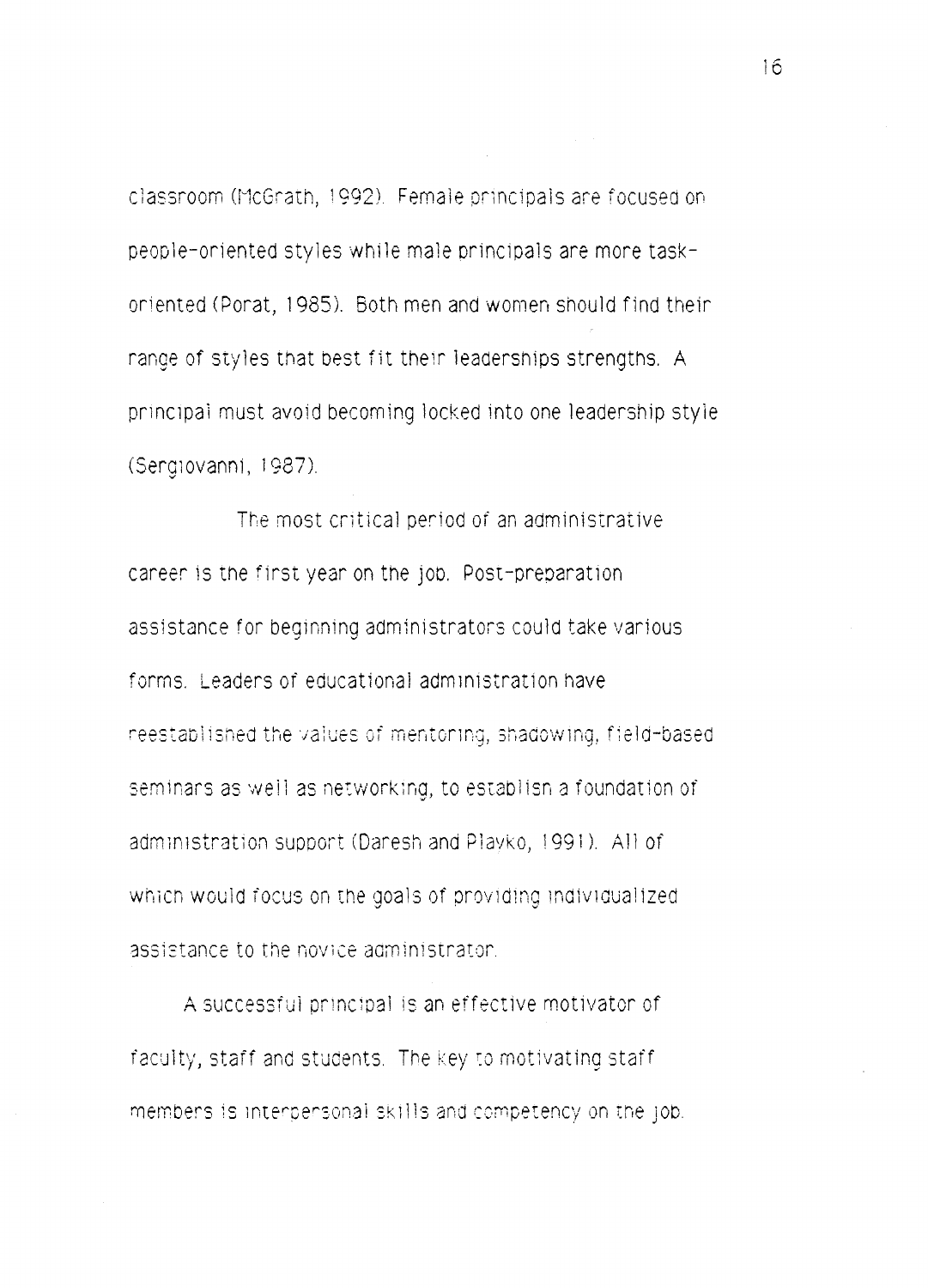In motivating students, a principal must show that he/she really cares about the students by using every opportunity to positively interact with students individually or in small groups. An effective principal gives the school direction, a sense of oneness, and a willingness to work for the common mission established for the school.

According to the National Association of Elementary Schools Principals (1990, p. 2), "Quality schools are never satisfied that all is well. They seek continually to improve, to find better ways of meeting the needs of their students, and the community". My role as an administrator is to be a positive role model to students, faculty and staff, as well as motivate and challenge all personnel to attain the school's mission goals and objectives. If I achieve excellence in this role, I will make the school the best learning environment for everyone.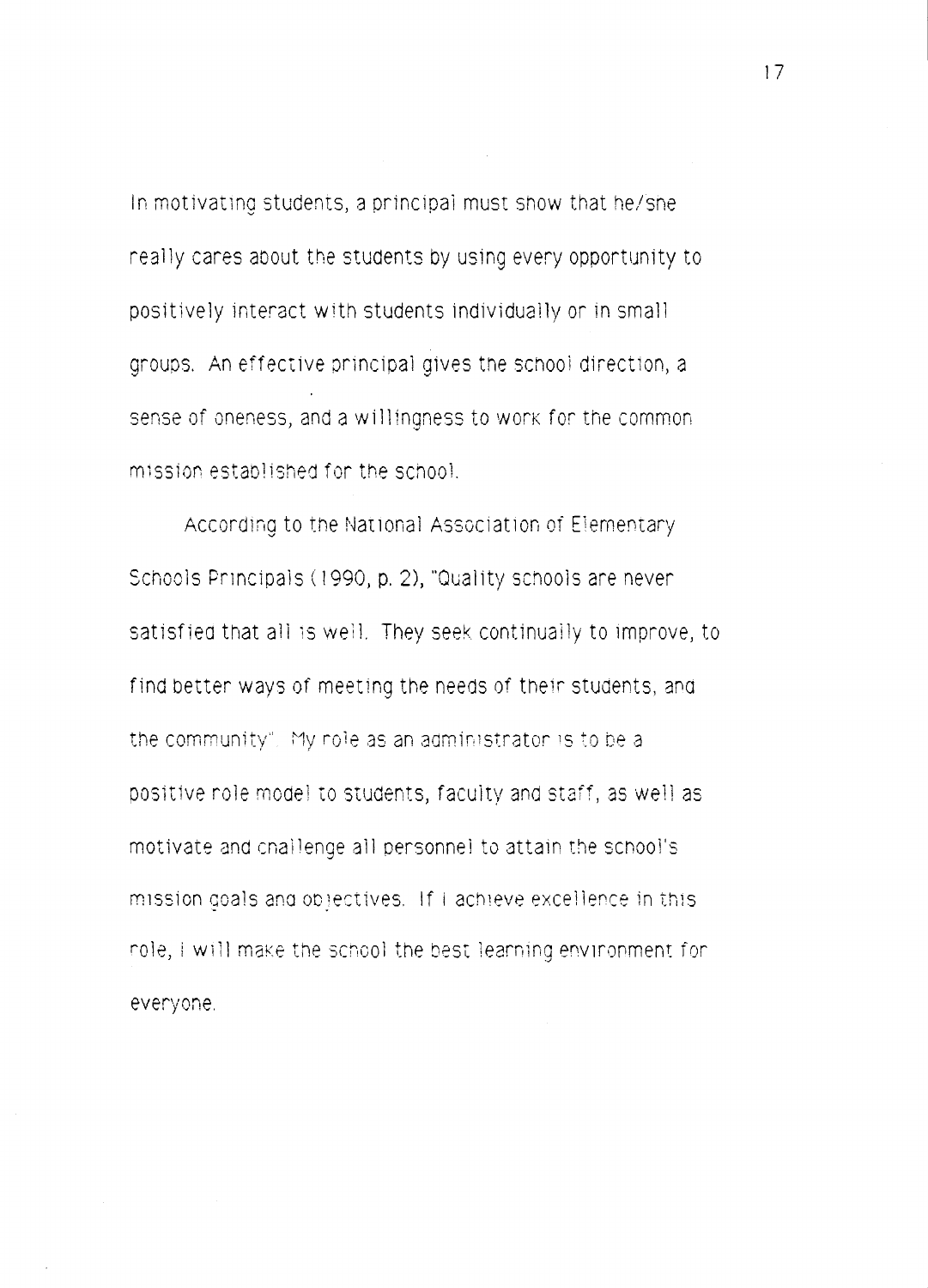### References

Chance, E. W., and Grady, M. L. (1990). Creating and Implementing a Vision for the School. National Association

of Secondary School Principals Bulletin, 74, (529).

- Daresh, J. C. and Playko, M. A. (1991). What Does a Mentor do? Principal, 71(30), 38-40.
- Dull, L. W. (1981). Supervision: School Leadership Handbook. Columbus Ohio: Charles E. Merrill.
- Gardenswartz, L., and Rowe, A. (November/December, 1987). Getting to the Top: The 5 success secrets of Women who have made it. Executive Female, 34-38.
- Goodlad, J. (1984). A place called school. New York: McGraw Hill.
- Gotwalt, N., and Towns, K. (1986). Rare as they can be, Women at the top can teach us all. The Executive Educator.  $12.13 - 14.$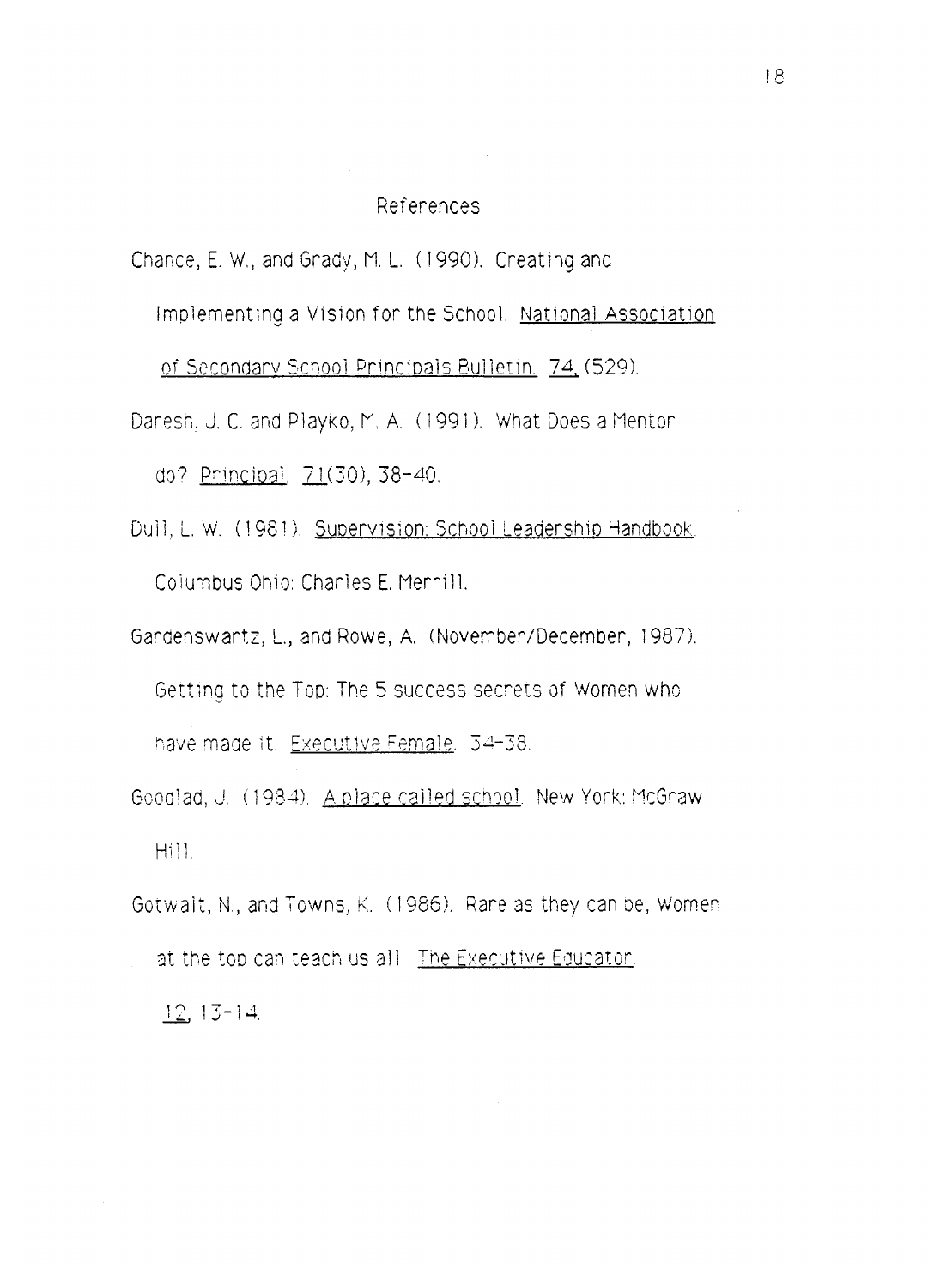Hetzel, R. W. (1992). Solving Complex Problems Requires Good People, Good Processes. National Association of Secondary School Principals Builetin. 76(40), 49-55.

- Lantor, L. (1991, September 1). Achieving World-Class Schools: Can lowa find will to make it happen. The Des Moines Register, pp. 1C, 3C.
- Lepley, W. B. (1991, September 1). Responsibility for Top Schools falls on all lowans. The Des Moines Register, p. 1C. Maeroff, G. P. (1988). The empowerment of teachers.

New York: Teacher College Press.

- Manz, C. C. and Sims, H. P. (1990). Superleadership. New York: Berkley Books.
- McGrath, S. T. (1992). Here Come the Womeni Educational Leadership: Journal of the Association for Supervision and Curriculum Development. 49(5), 62-65.

Naisbitt, J., and Aburgene, P. (1990). Megatrends 2000. Ten New directions for the 1990's. New York: William Morrow and Co. Inc., 216-140.